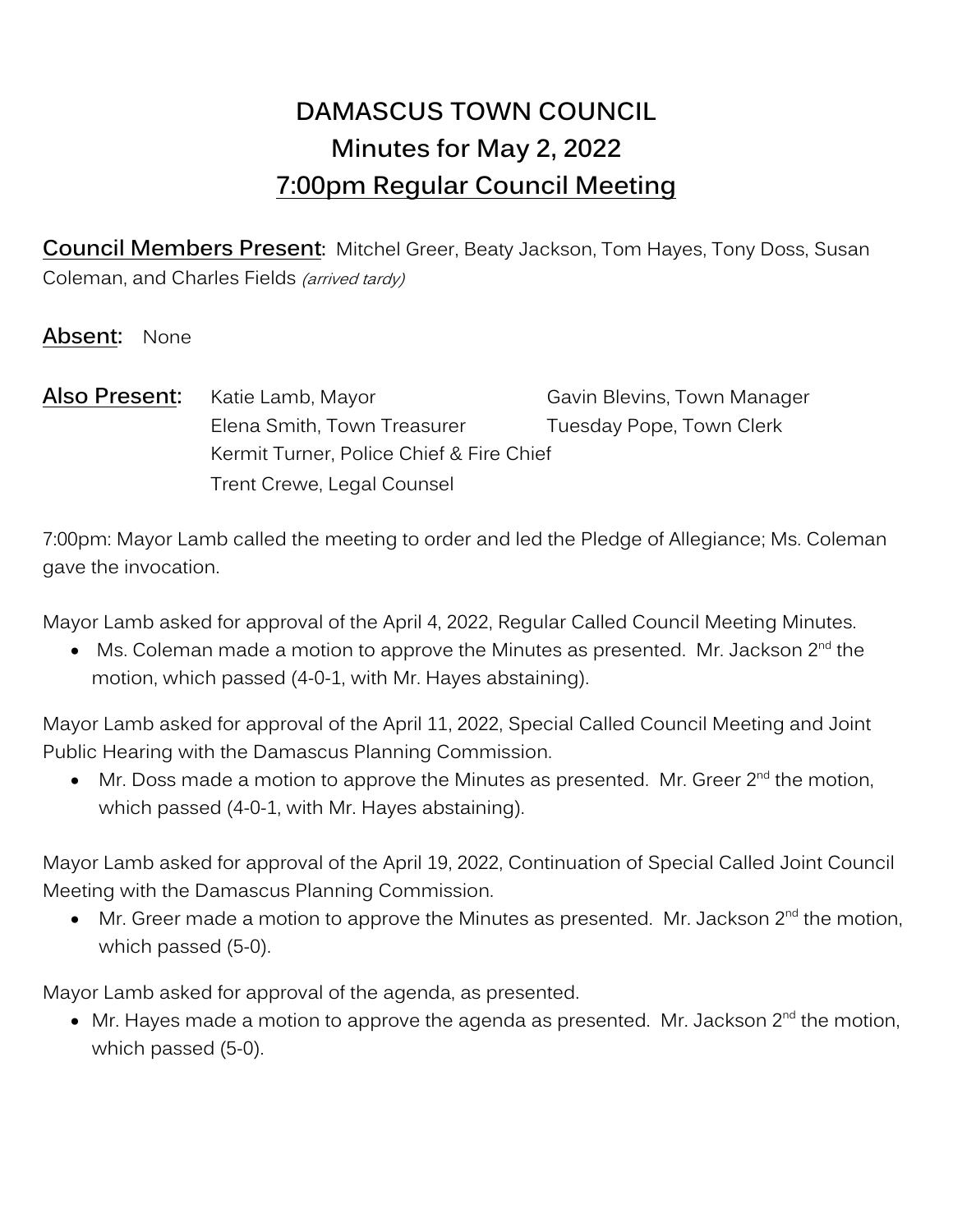Audit Report - Todd Owens with Owens CPA and Associates presented the Town's 2020-21 Fiscal Year Audit Report, stating it was a good clean audit report with no findings or significant changes, which is what we wanted, as well as lodging and property tax collection had increased. Mr. Owens presented the Council with a Letter of Engagement to secure their audit services for the 2021-2022 fiscal year.

• Mr. Greer made a motion to approve the Letter of Engagement, as presented. Ms. Coleman 2<sup>nd</sup> the motion, which passed (6-0).

# **Committee Reports**

## **Budget, Finance, and Administration:**

Town Treasurer, Elena Smith, submitted the following report for the previous month:

*Real Estate & Personal Property Taxes: The collection rate for 2021 Real Estate taxes is at 95.83% and the collection rate for 2021 Personal Property is at 87.49%.*



*Meals & Lodging Tax: We collected \$13,702.58 in Meals Tax and \$6,393.90 in Lodging Tax during April, reflecting sales for March.*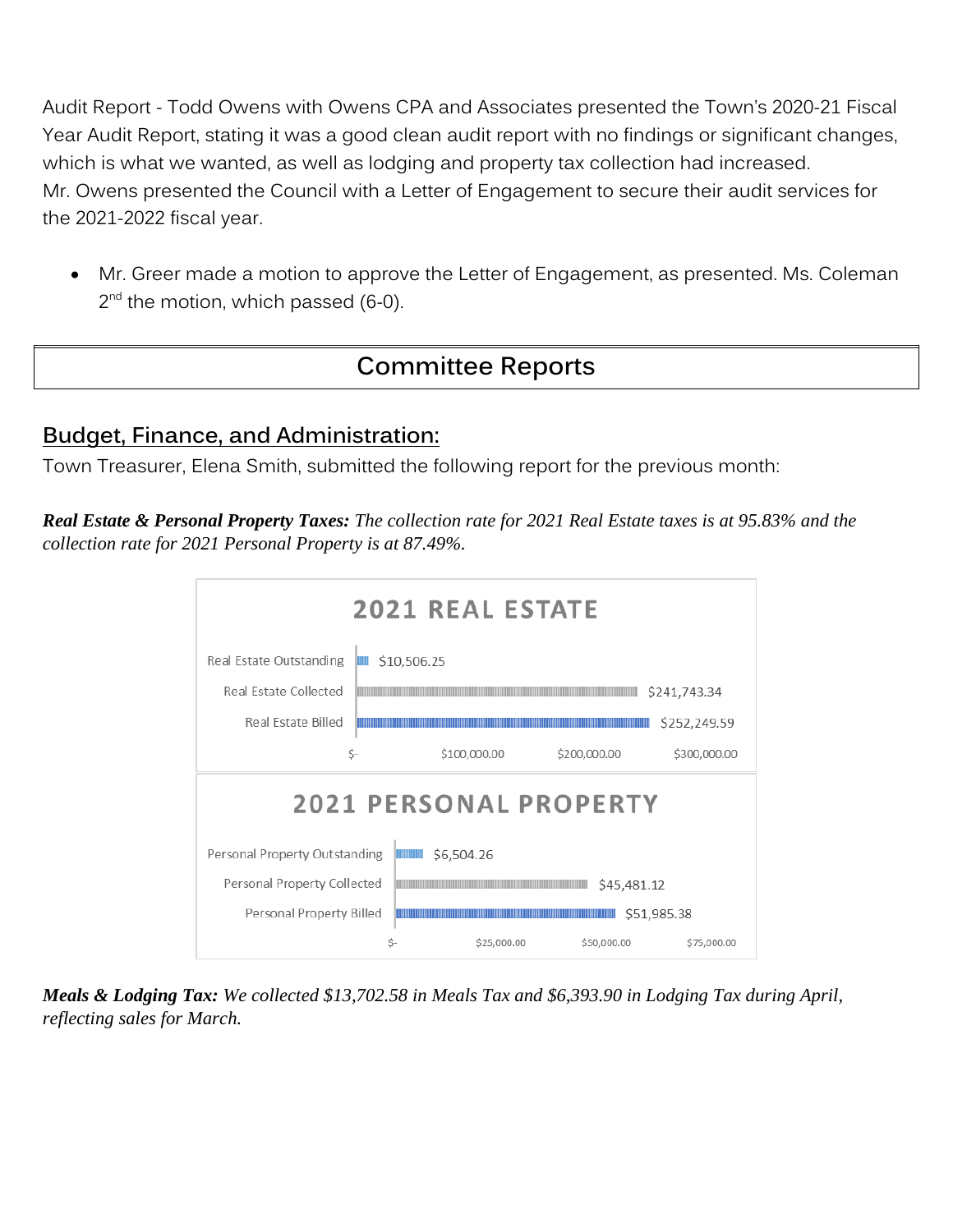



*FY 20-21 Audit: Todd Owens with Owens CPA presented our audit for fiscal year 2020-2021.*

*Budget Workshops: Budget workshops began March 22nd at 3pm and our final workshop will be on Tuesday, May 10th at 3pm. Please have all budget requests submitted prior to this final budget workshop.*

*Delinquent Taxes: It was asked at the last budget meeting: What is the total amount of delinquent Real Estate and Personal Property taxes? The total amount of delinquent Real Estate and Personal Property taxes is: \$83,830.37. This amount does not include any penalties or fees.*

*Business License Application Extension: The Treasurer requests that the Town Council extend the Business License Application deadline to May 20, 2022.*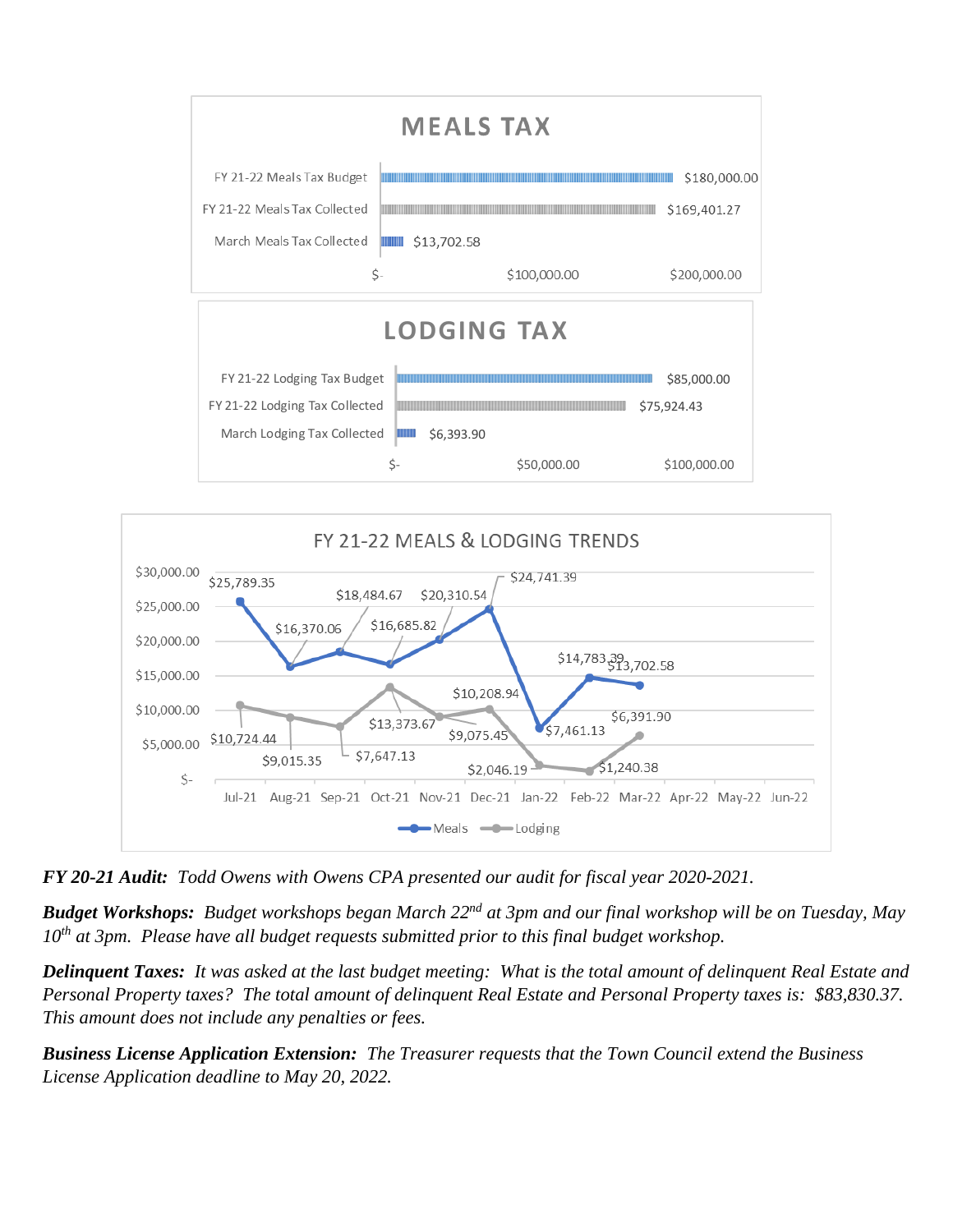• Mr. Greer made a motion to approve the extension, as requested. Mr. Jackson 2<sup>nd</sup> the motion, which passed (5-0).

*Exciting News: The Town of Damascus had 94 licensed businesses at the completion of this past business license year, which ended April 30th, 2022. We expect to grow to over 100 businesses this upcoming year!*

| Town of Damascus Virginia Investment Pool (VIP) | <b>Account Balance</b> | <b>FYTD Income</b> |
|-------------------------------------------------|------------------------|--------------------|
| <b>VIP Stable NAV Liquidity Pool</b>            | \$550,843.78           | \$599.15           |
| <b>Subaccounts</b>                              |                        |                    |
| <b>RESERVE FUND</b>                             | \$53,928.77            | \$58.69            |
| <b>EARMARK POLICE VEHICLE</b>                   | \$15,259.81            | \$16.75            |
| <b>SEWER FUND CD</b>                            | \$26,215.52            | \$28.52            |
| <b>ANTHEM RECOVERY</b>                          | \$43,814.17            | \$47.54            |
| ADDITIONAL WORKING CAPITAL                      | \$1,714.79             | \$1.71             |
| <b>TRAIL DAYS RESERVE</b>                       | \$7,434.54             | \$7.76             |
| <b>TOD ARPA 2021</b>                            | \$402,476.18           | \$438.18           |

*Additionally, the Town's Flood Insurance Policy Renewal for 2022-23 is due, in the amount of \$7,202.39, which requires Council approval.*

(Mr. Fields arrived at this time.)

• Mr. Greer made a motion to approve the annual renewal of the Town's Flood Insurance Policy for 2022-23. Mr. Doss 2<sup>nd</sup> the motion, which passed (5-0-1, with Mr. Fields abstaining).

Agreement for Interim Treasurer Services – This agreement provides for the Town to contract with and compensate a former Treasurer, Linda Rouse, as the Interim Treasurer in the absence of the current Treasurer, which for April totals \$1,502.

• Ms. Coleman made a motion to authorize payment for Interim Treasurer Services to Ms. Rouse for \$1,502 as determined by the contract. Mr. Jackson  $2^{nd}$  the motion, which passed (6-0).

### **Streets, Lights and Maintenance:**

Mr. Greer stated the Public Works Department is working on getting the Town cleaned up before Trail Days; and the Laurel Creek Park restrooms are almost complete but will not be finished by Trail Days.

• Ms. Coleman made a motion to prohibit Town employees from taking vacation during the month of May until the 23<sup>rd</sup> or after, as recommended. Mr. Greer 2<sup>nd</sup> the motion, which passed (5-0).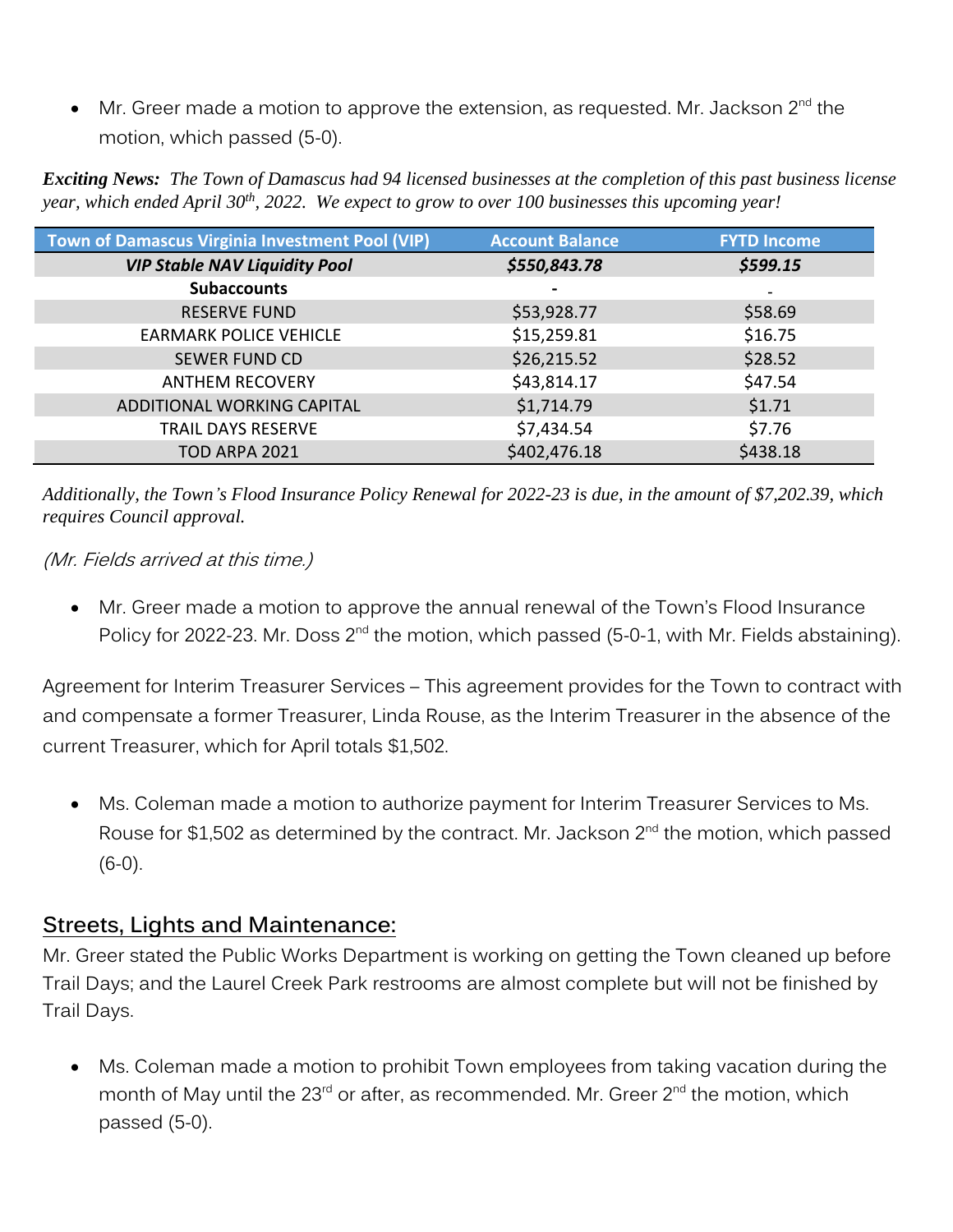## **Parks and Recreation:**

Ms. Coleman stated that there are issues with current water leaks at the pool and there is a plumber looking for the leaks, but it may not be repaired by Trail Days, so those facilities may not be available for free showers as usual during the event.

## **Planning Commission:**

Mr. Blevins stated that the Planning Commission has unanimously voted to recommend Tony Bebber be appointed to the vacant Commission seat.

• Mr. Greer made a motion to appoint Tony Bebber to the Planning Commission, as recommended. Mr. Jackson  $2^{nd}$  the motion, which passed (5-0-1, with Ms. Coleman abstaining).

Mr. Blevins also submitted the following Planning Commission report:

At the request of the mayor and members of the Town Council, the Planning Commission was asked to review the easement request of Ralph Wilson for an easement along W Bank Ave of dimensions approximately 34' x 7' for the purpose of placing necessary semi-permanent infrastructure related to operations of the Damascus Diner. The Planning Commission met on site and allowed Mr. Wilson to present his proposal for where all of the business infrastructure was proposed to be located within the requested space.

After discussion, the Planning Commission, excluding Mr. Wilson, determined unanimously to recommend that the Town Council reconsider the easement request on the following justifications: (a) that the easement would support a thriving business in the commercial district, and (b) the easement contributes to the viability of the downtown. Such recommendation is made with the following contingencies: (a) that the easement be temporary in nature, (b) that no concrete be placed on the town-owned property, (c) that the necessary infrastructure be placed as far away from the corner at Shady Avenue as feasible, and (d) that the requestor take care of all of the necessary title, legal, and recording fees. Furthermore, this recommendation is made pending research on the following additional considerations: (a) consideration by VDOT of sightlines and turning radius at intersection, (b) consideration by Fire & EMS of turning access at intersection, and (c) consideration not to conflict with existing easements for water, sewer, electrical, etc.

All of these recommendations are made considering current conditions and future developments which may be at any stage of planning. These recommendations are also made recommending consideration of available staff time.

This is not an official statement of the Planning Commission, nor is it backed by approved minutes of the Planning Commission at this time.

Mr. Wilson went over the site plan overview for the Council.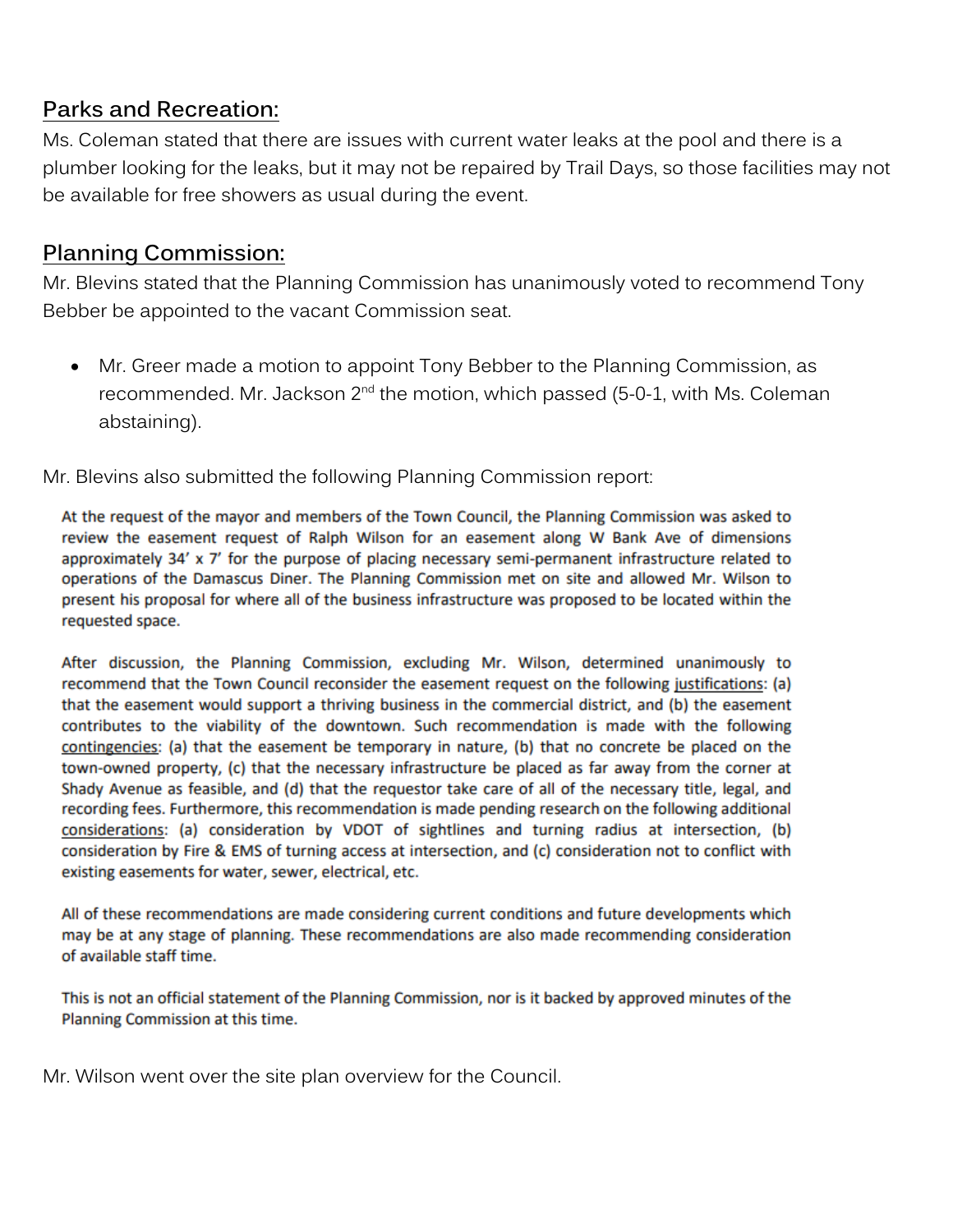• Ms. Coleman made a motion for Mr. Wilson to move the propane tanks and put down gravel, while the Town starts the process of setting public hearings etc necessary to move forward with the easement request. Mr. Jackson 2<sup>nd</sup> the motion, which passed (6-0).

## **Police and Fire Advisory:**

Chief Turner presented the following P.D. activity report for the previous month:

### *Operations:*

*April 2022, Damascus Officers had 124 calls for service. We have taken 14 investigative reports and made 2 arrests. We work 1 reportable accident.*

### *Traffic Enforcement Activities:*

*We issued 14 citations along with 22 warnings.*

### *Speeding complaint areas include:*

*S Shady Ave.*

### *Special Report:*

*We have completed our National Drug Take Back and turned in 68.5 lbs. of unwanted drugs. Officer Price started the academy and where he fell 3 weeks prior to his start date and injuries his ankle, it acted up on test day and was not able to complete the 1.5-mile run. He is currently working a shift and will start the academy in July. Officer Price is also getting some medical attention on his ankle so he will be prepared for July.*

### *Special Notes:*

*We have some equipment that is at least 17 years old, and I would like to start replacing them with new equipment, this is our handcuffs. The handcuffs that I am looking at buying is made by the company ASP and cost about \$30.00 - \$40.00 per pair. I would need at least 4 pair but would like 8 pair to replace all of them.*

• Mr. Hayes made a motion to approve the purchase of 8 new sets of handcuffs, as requested. Mr. Greer 2<sup>nd</sup> the motion, which passed (6-0).

### *Police Vehicles:*

*The 2013 Ford Explorer has a water pump that is going out and to get it fixed it is going to cost around \$3,000.00. This will cover the parts and labor; they will have to take the timing chain off and once we do that, we will need to replace it along with the water pump. The parts will be around \$1,000.00 and about 15 hours of labor.*

• Ms. Coleman made a motion to approve looking for options for a replacement vehicle, and repair the Explorer in the meantime as requested. Mr. Jackson 2<sup>nd</sup> the motion, which passed  $(6-0)$ .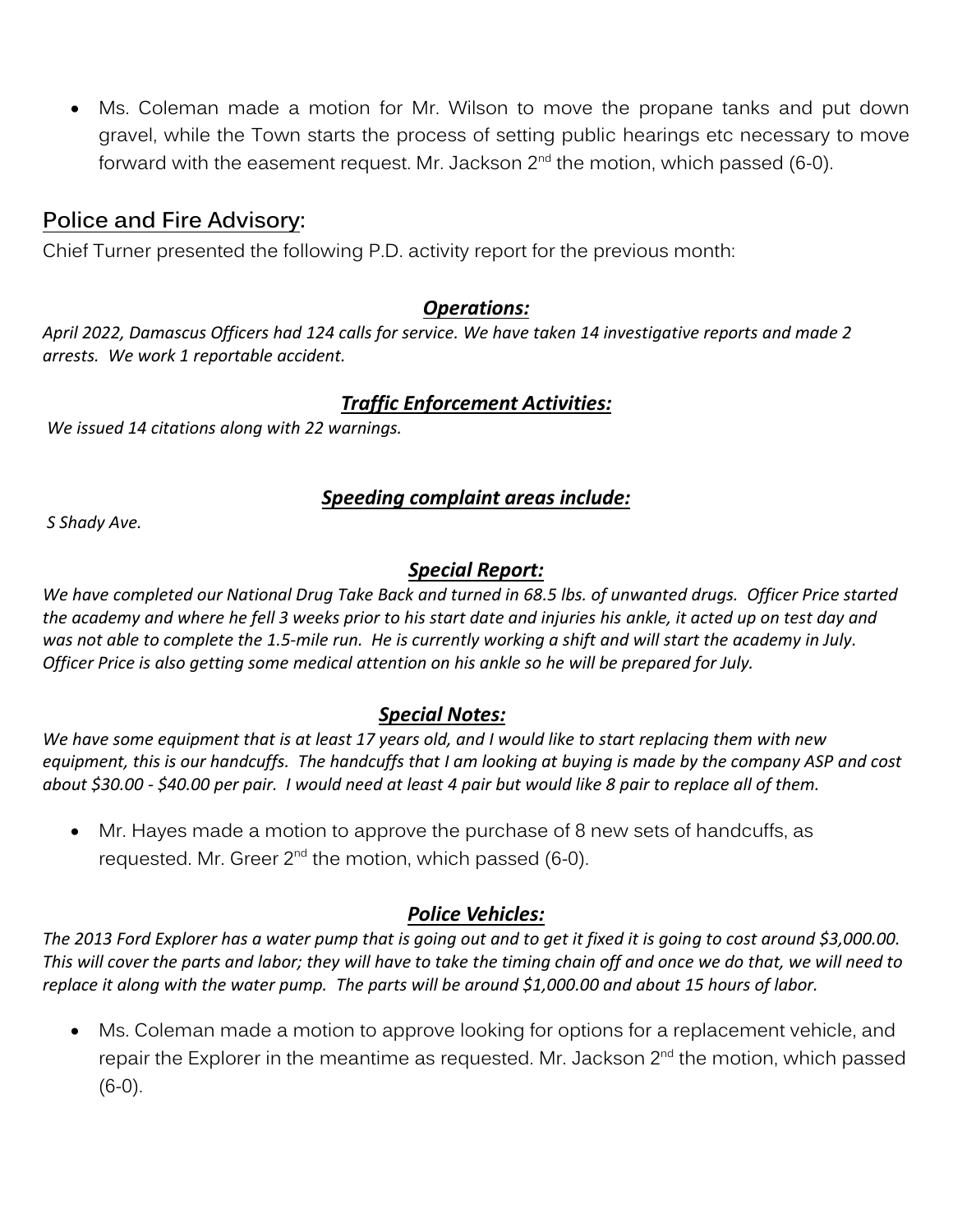### *Auxiliary:*

*I have been approached by 3 different individuals asking to join the Auxiliary to keep their certification up. I am asking if the Council will approve me to add 3 more spots to our academy list and if so, it will cost additional \$400.00 per person. If this is approved two of the individuals is willing to help with Trail Days and the other is willing to pay for his spot just so, he can keep his certification.* 

• Ms. Coleman made a motion to approve three additional Auxiliary spots to the DPD's Academy list, and paying the fees for two of them, as requested. Mr. Greer 2<sup>nd</sup> the motion, which passed (6-0).

### **Damascus Volunteer Fire Department**

Chief Turner presented the following report for the previous month's activities :



| <b>MAJOR INCIDENT TYPE</b>                          | # INCIDENTS | % of TOTAL |
|-----------------------------------------------------|-------------|------------|
| <b>Fires</b>                                        |             | 18.18%     |
| Overpressure rupture, explosion, overheat - no fire |             | 9.09%      |
| Rescue & Emergency Medical Service                  | 6           | 54.55%     |
| Hazardous Condition (No Fire)                       |             | 18.18%     |
| ΤΩΤΑΙ                                               |             | 100%       |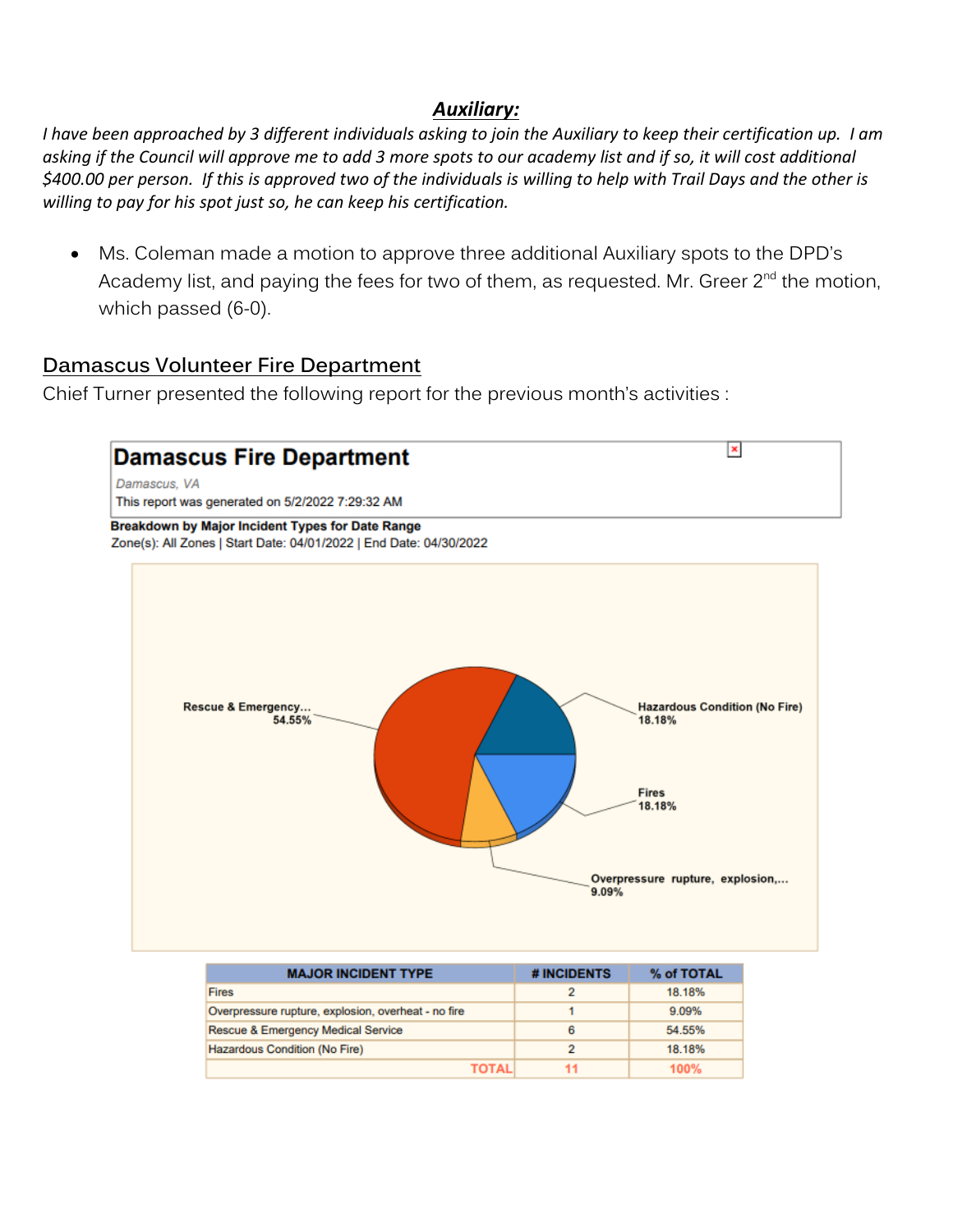| <b>Detailed Breakdown by Incident Type</b>     |             |            |  |
|------------------------------------------------|-------------|------------|--|
| <b>INCIDENT TYPE</b>                           | # INCIDENTS | % of TOTAL |  |
| 100 - Fire, other                              |             | 9.09%      |  |
| 111 - Building fire                            |             | 9.09%      |  |
| 240 - Explosion (no fire), other               |             | 9.09%      |  |
| 300 - Rescue, EMS incident, other              |             | 9.09%      |  |
| 322 - Motor vehicle accident with injuries     |             | 9.09%      |  |
| 324 - Motor vehicle accident with no injuries. |             | 36.36%     |  |
| 412 - Gas leak (natural gas or LPG)            |             | 9.09%      |  |
| 444 - Power line down                          |             | 9.09%      |  |
| <b>TOTAL INCIDENTS:</b>                        |             | 100%       |  |

#### **Incident Statistics**

Zone(s): All Zones | Start Date: 04/01/2022 | End Date: 04/30/2022

| <b>INCIDENT COUNT</b>                                         |                                                                |                                      |                                              |  |
|---------------------------------------------------------------|----------------------------------------------------------------|--------------------------------------|----------------------------------------------|--|
| <b>INCIDENT TYPE</b>                                          |                                                                | # INCIDENTS                          |                                              |  |
| <b>EMS</b>                                                    |                                                                | 6                                    |                                              |  |
| <b>FIRE</b>                                                   |                                                                | 5                                    |                                              |  |
| <b>TOTAL</b>                                                  |                                                                |                                      | 11                                           |  |
|                                                               |                                                                | <b>TOTAL TRANSPORTS (N2 and N3)</b>  |                                              |  |
| <b>APPARATUS</b>                                              | # of APPARATUS<br><b>TRANSPORTS</b>                            | # of PATIENT TRANSPORTS              | <b>TOTAL # of PATIENT</b><br><b>CONTACTS</b> |  |
| <b>TOTAL</b>                                                  |                                                                |                                      |                                              |  |
| <b>PRE-INCIDENT VALUE</b>                                     |                                                                |                                      | <b>LOSSES</b>                                |  |
| \$0.00                                                        |                                                                |                                      | \$0.00                                       |  |
|                                                               |                                                                | <b>CO CHECKS</b>                     |                                              |  |
| <b>TOTAL</b>                                                  |                                                                |                                      |                                              |  |
|                                                               | <b>MUTUAL AID</b>                                              |                                      |                                              |  |
| <b>Aid Type</b>                                               |                                                                | <b>Total</b>                         |                                              |  |
| <b>Aid Given</b>                                              |                                                                | 1                                    |                                              |  |
| <b>Aid Received</b>                                           |                                                                | 1                                    |                                              |  |
|                                                               |                                                                | <b>OVERLAPPING CALLS</b>             |                                              |  |
|                                                               | # OVERLAPPING                                                  |                                      | % OVERLAPPING                                |  |
| 0                                                             |                                                                | O                                    |                                              |  |
|                                                               | LIGHTS AND SIREN - AVERAGE RESPONSE TIME (Dispatch to Arrival) |                                      |                                              |  |
| <b>Station</b>                                                |                                                                | <b>EMS</b>                           | <b>FIRE</b>                                  |  |
| Station 1400                                                  |                                                                | 0:10:21                              | 0:12:28                                      |  |
| <b>AVERAGE FOR ALL CALLS</b>                                  |                                                                |                                      | 0:11:58                                      |  |
| LIGHTS AND SIREN - AVERAGE TURNOUT TIME (Dispatch to Enroute) |                                                                |                                      |                                              |  |
| <b>Station</b>                                                |                                                                | <b>EMS</b>                           | <b>FIRE</b>                                  |  |
| Station 1400                                                  |                                                                | 0:05:31                              | 0:06:16                                      |  |
| <b>AVERAGE FOR ALL CALLS</b><br>0:06:01                       |                                                                |                                      |                                              |  |
| <b>AGENCY</b>                                                 |                                                                | <b>AVERAGE TIME ON SCENE (MM:SS)</b> |                                              |  |
| <b>Damascus Fire Department</b>                               |                                                                | 51:33                                |                                              |  |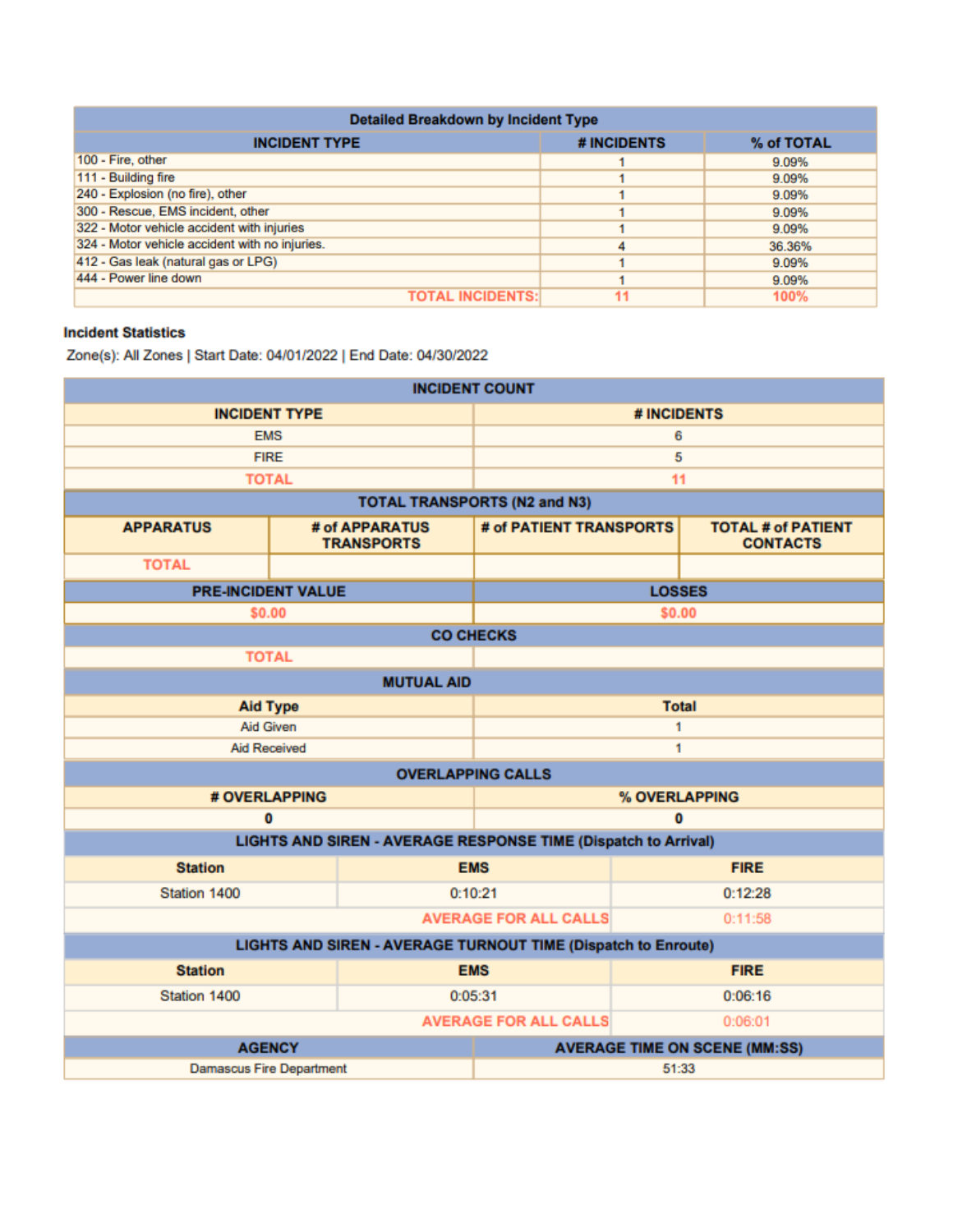#### Average Number of Responding Personnel per Hour for Date Range

Start Date: 04/01/2022 | End Date: 04/30/2022



| <b>HOUR</b>     | <b>AVG. # PERSONNEL</b> |
|-----------------|-------------------------|
| $01:00 - 01:59$ | 2.00                    |
| $03:00 - 03:59$ | 3.00                    |
| $08:00 - 08:59$ | 1.00                    |
| $09:00 - 09:59$ | 4.00                    |
| $10:00 - 10:59$ | 3.00                    |
| $11:00 - 11:59$ | 4.00                    |
| $14:00 - 14:59$ | 4.00                    |
| $16:00 - 16:59$ | 4.00                    |
| $17:00 - 17:59$ | 2.00                    |
| $18:00 - 18:59$ | 3.00                    |
| $21:00 - 21:59$ | 3.00                    |

#### Response Percentage per Station per Personnel for Incident Types for Personnel

Personnel: All Personnel | Incident Type(s): All Incident Types | Start Date: 04/01/2022 | End Date: 04/30/2022

| <b>Personnel</b>                                | <b>Calls Attended</b> | % of Calls for<br><b>Selected Incident Types</b> |  |
|-------------------------------------------------|-----------------------|--------------------------------------------------|--|
| <b>Station: Station 1400</b>                    |                       |                                                  |  |
| Blackburn, Douglas                              | 2                     | 18.2%                                            |  |
| Campbell, Dalton                                |                       | 9.1%                                             |  |
| Feliciano, Yamir                                | 1                     | 9.1%                                             |  |
| Hand, Devon J                                   | 2                     | 18.2%                                            |  |
| Hurd, Emilee                                    | 1                     | 9.1%                                             |  |
| Johnson, Michael                                | 6                     | 54.5%                                            |  |
| Jones, Dave                                     | 5                     | 45.5%                                            |  |
| Justice, Jason                                  | 8                     | 72.7%                                            |  |
| Minton, Jared                                   | 2                     | 18.2%                                            |  |
| Mullins, Troy                                   | 4                     | 36.4%                                            |  |
| Phipps, Jennifer N                              | 1                     | 9.1%                                             |  |
| Phipps, Michael                                 | 8                     | 72.7%                                            |  |
| Reid, Michael D                                 | 3                     | 27.3%                                            |  |
| Turner, Kermit                                  | 5                     | 45.5%                                            |  |
| Turner, Walter B                                | 6                     | 54.5%                                            |  |
| Widener, Anthony                                | 8                     | 72.7%                                            |  |
| <b>Total Incidents for Station Station 1400</b> | 11                    |                                                  |  |

**Total Incidents for all Stations**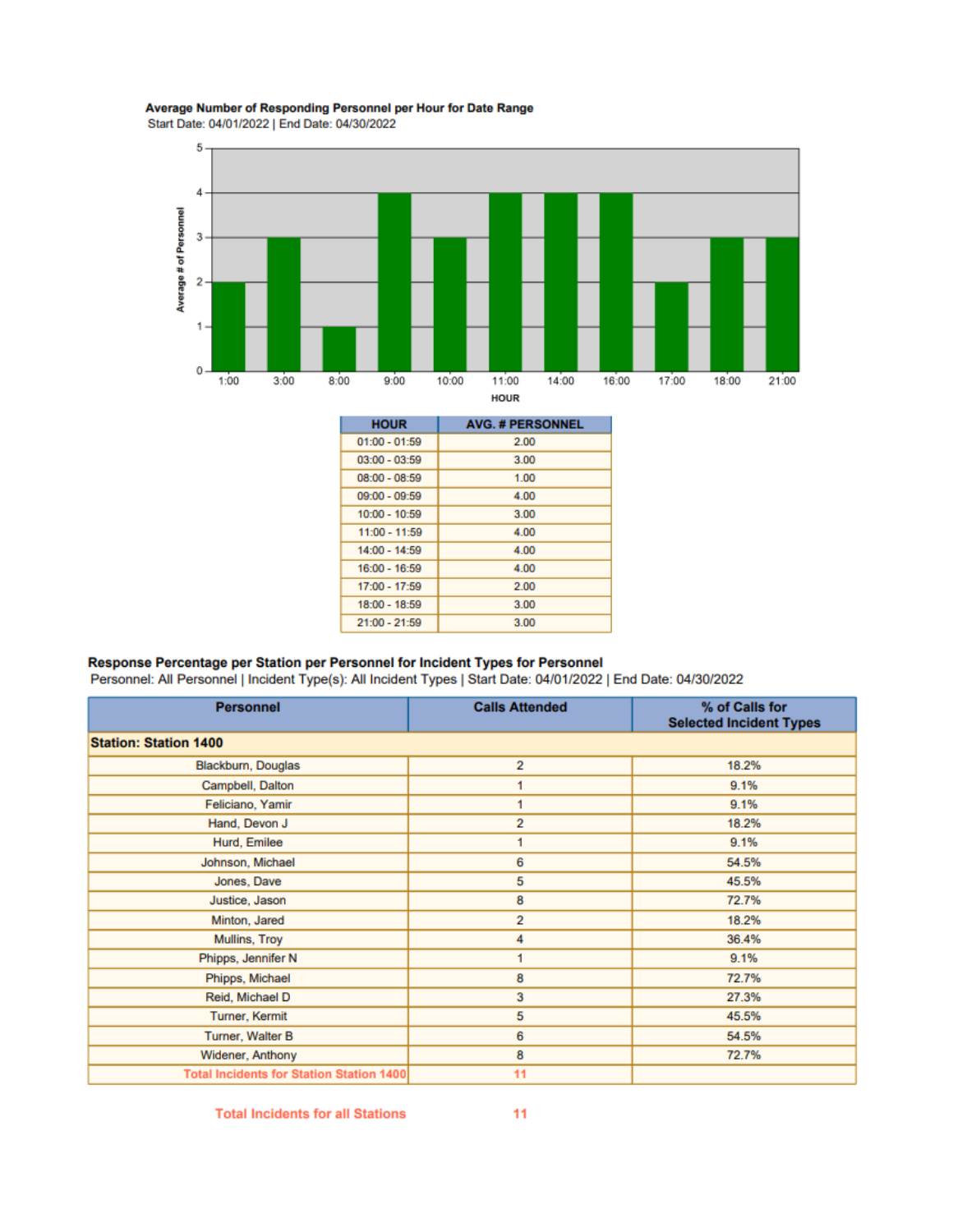# **Special Committees**

➢ Farmers Market – Donna Foltz reported the market attendance in April was very busy even though there was no produce, but vendors had meats, eggs, baked goods, starter plants, jewelry, and crafts. There is no street signage directing people to the market and it is needed to help drive traffic back there. Ms. Foltz gave a summary of the earth Day activities that went on, gave kudos to Big Jake's Garden for their participation in the market activities, and said that there is now a food truck coming as well as bands playing for free, and people hanging out enjoying the park.

# **Manager's Report**

Mr. Blevins submitted the following report for the previous month: *Downtown Revitalization (CDBG) & Waterfront Development Initiative (ARC)* 

o *Interior finishing on the bathroom is still underway, big thanks to Mitchel.*

Mr. Blevins reported the need to order the interior amenities for the bathrooms, which have been priced at \$1626.75, and includes hand dryers, changing stations, and fixtures.

- Mr. Greer made a motion to order the necessary amenities, as requested. Mr. Doss  $2^{nd}$  the motion, which passed (6-0).
- o *Currently waiting to see what landscaping plants don't come back so that we can have them replaced under warranty.*
- o *Still shopping for sets of matching park amenities (benches, tables, bike racks), but this is unfortunately more complicated than necessary.*

#### *TRRC – Trail Center*

- o *Landscaping efforts continue, but thanks to Julie and Jason the railroad ties have been delivered on site and thanks to help from Kermit, we managed to get the new path install finished on April 21 st, prior to ATC's Southern Partnership Meeting.*
- o *Still waiting on the new doors and windows for the garage, there have been some setback with that due to ordering.*
- o *We are making preparations to have the exterior of the garage building painted prior to Trail Days.*
- Mr. Greer made a motion to approve ordering the necessary materials such as drywall, drywall compound, lights, etc. for the garage interior, estimated at \$1,241.43. Mr. Jackson 2<sup>nd</sup> the motion, which passed (6-0).

#### *Scattered Site Housing Rehab Project*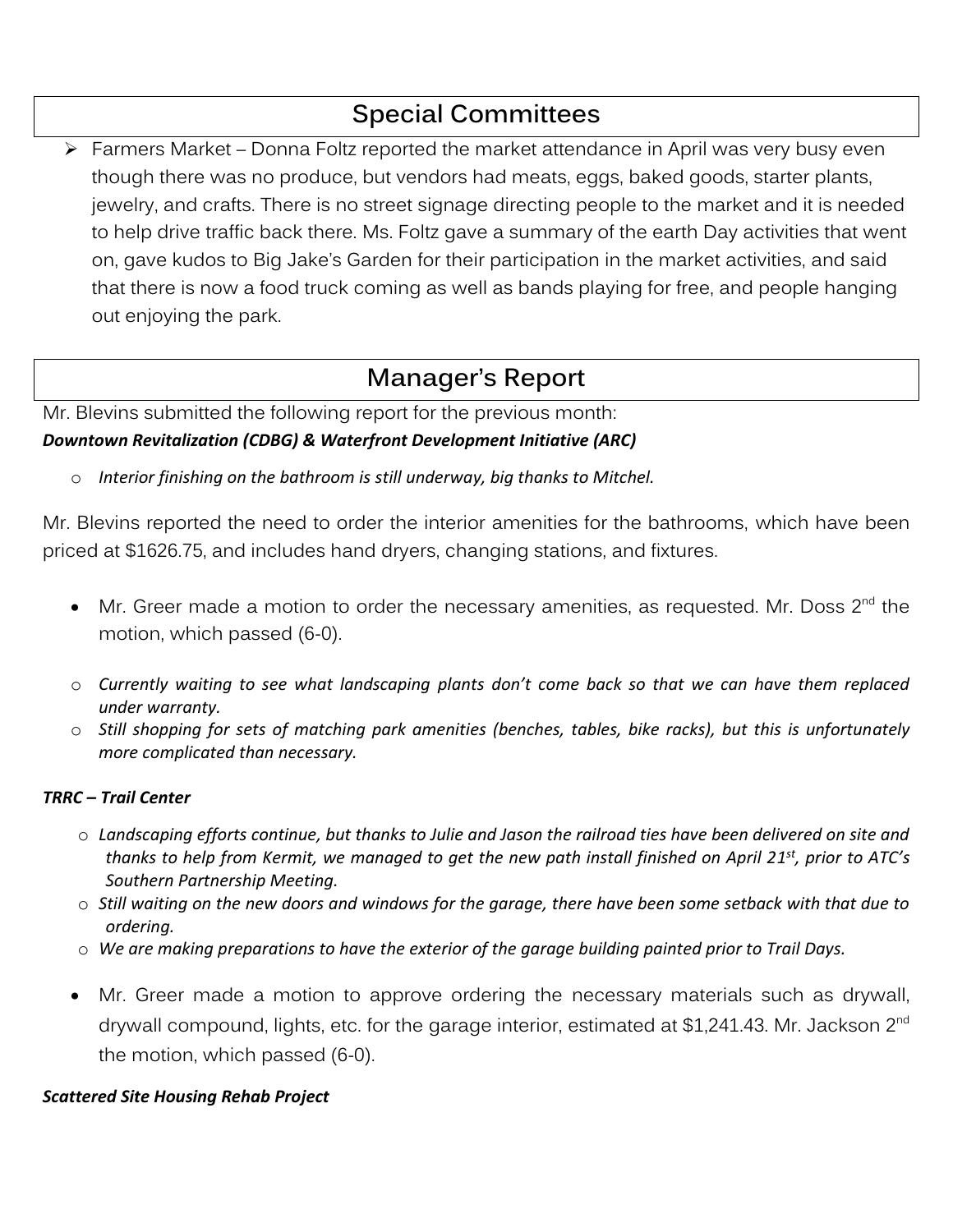- o *Items prepared for adoption include full Program Design – necessary advertisements were sent to the newspaper last week.*
- Mr. Greer made a motion to approve the Damascus Scattered Site Housing Project, Phase 1, as presented. Ms. Coleman 2 $^{\mathsf{nd}}$  the motion, which passed (6-0).

#### *Miscellaneous*

- o *The Creeper Trail Master Plan has been completed, but unfortunately, I am still working diligently with all partners to get final preparations in place prior to public roll-out of the Plan.*
- o *I've been assisting VDOT and Abingdon with submission of Federal Lands Access Program applications for funding to: build the Rte 58 Creeper Trail Crossing, Douglas Drive Sidewalk, Creeper Trail Surfacing & Signage, and the Alvarado Parking Lot.*
- o *The Town's ARPA report has been submitted to the treasury for the 2021-22 reporting cycle – no exact estimates for when we might receive the second payment.*
- o *Drive 2.0 and DMO Events grants submitted to VTC by Julie have been awarded to the Town, and we will be incorporating those funds into the FY23 budget - still waiting to hear back from the other VTC grant submitted.*
- o *The Treasurer and I are still working on getting everything set up for Granicus and TACS.*

## **Old Business**

Nothing at this time.

## **New Business**

Nothing at this time.

## **Mayor & Council Members Reports**

Mayor Lamb thanked Donna Foltz for overseeing all of the Farmers Market operations; she thanked Big Jake and Julie Kroll for their efforts in the Town's Earth Day event; and thanked Elena Smith for her continued service efforts.

Mr. Jackson reported that he is preparing for the 'Exploration Local' podcast, which will be released on May 11; and there is a Damascus Business Group meeting scheduled for May 4 $^{\rm th}$ .

Ms. Coleman reported getting in contact with the company used for purchasing/planting the street trees last year about getting 10 Redbuds this year, and the estimate is \$135 each with a \$700 labor charge. She also passed around a sign-in sheet for Council members to volunteer at the Town Info/t-shirt tent during Trail Days.